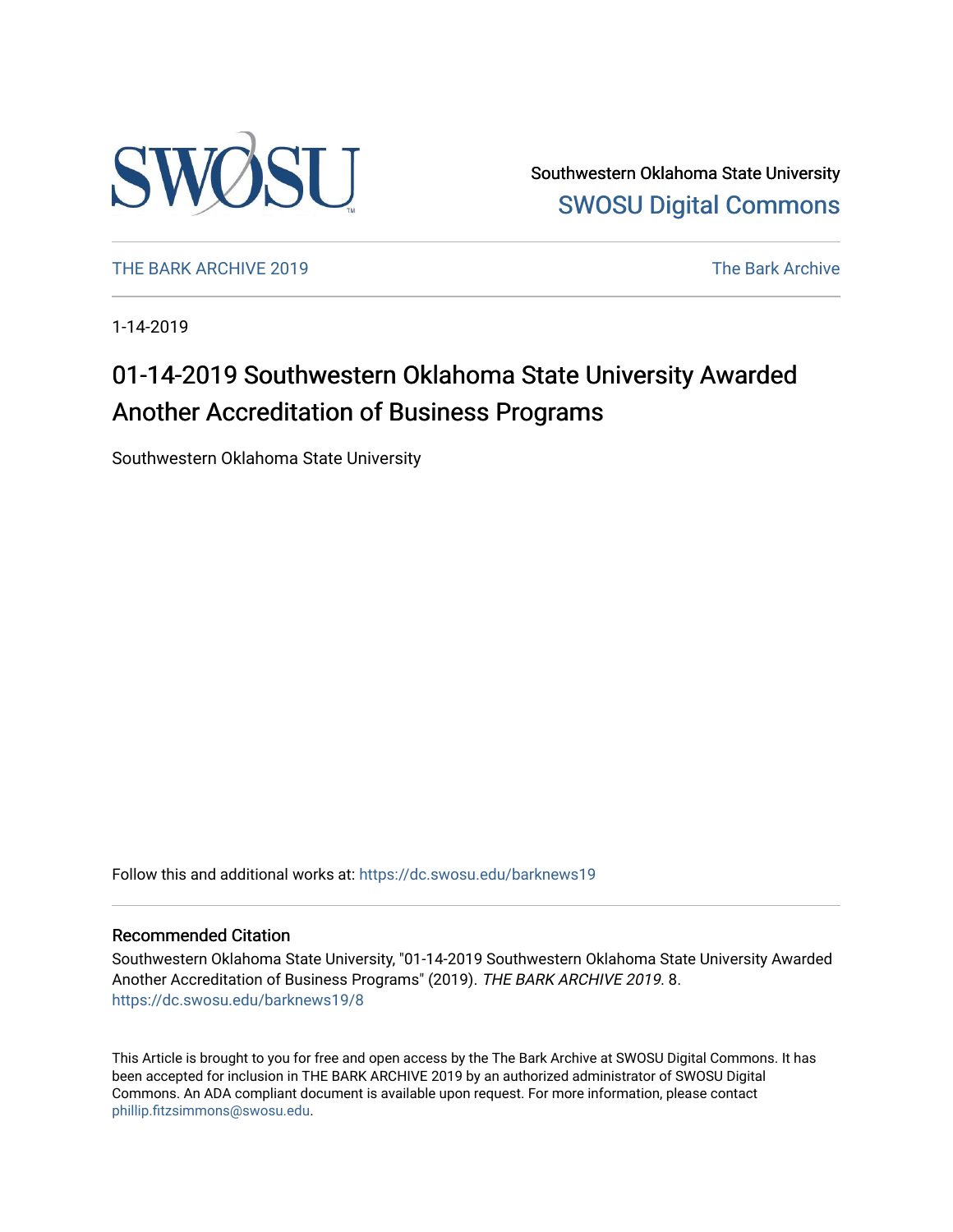



# **Southwestern Oklahoma State University Awarded Another Accreditation of Business Programs**

Southwestern Oklahoma State University in Weatherford has been awarded another accreditation of its business programs.

The Accreditation Council for Business Schools and Programs (ACBSP) Baccalaureate/Graduate Degree Board of Commissioners recently notified SWOSU officials about the new accreditation by ACBSP.

Celebrating 30 years of excellence in global business program accreditation, ACBSP is the only organization offering specialized business accreditation for all degree levels—from associate to baccalaureate to doctoral degree programs.

ACBSP accreditation certifies that the teaching and learning processes for the business programs offered through the Everett Dobson School of Business & Technology at SWOSU meet the rigorous educational standards established by ACBSP.

14 January, 2019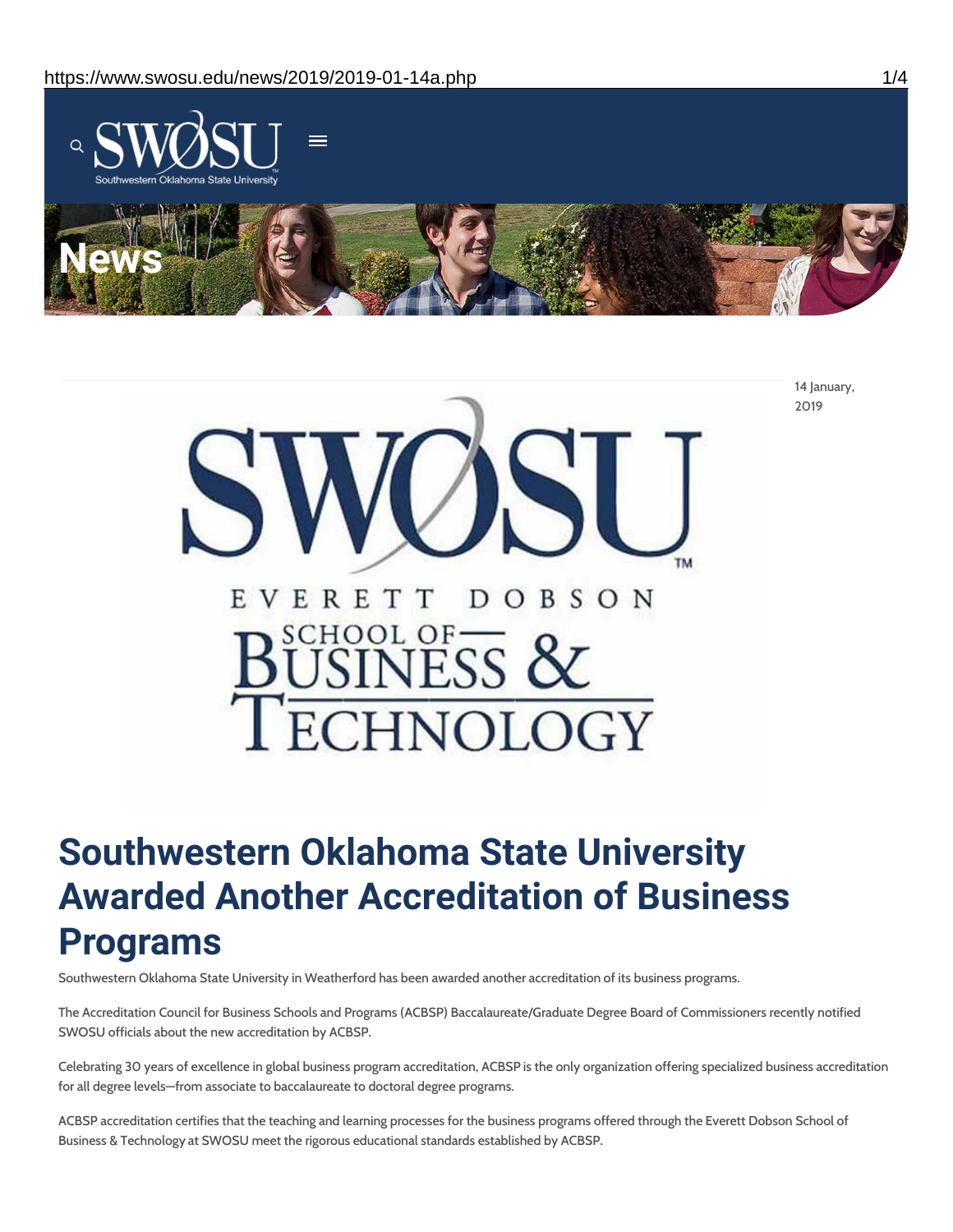#### https://www.swosu.edu/news/2019/2019-01-14a.php 2/4

"The business faculty members worked very hard for this achievement. Dr. Trisha Wald and Dr. Amanda Evert were particularly instrumental in gathering data for the self-study," said Everett Dobson School of Business and Technology Associate Dean Dr. Patsy Parker, who led the effort. "The standards set forth by ACBSP create an environment that it is in the best interest of our students and their future careers."

Based on the Baldridge Education Criteria for Performance Excellence, ACBSP accreditation evaluates aspects of leadership, strategic planning, relationships with stakeholders, quality of academic programs, faculty credentials and educational support to determine whether or not the business programs offers a rigorous educational experience and demonstrate continuous quality improvement.

"Southwestern Oklahoma State University has shown a commitment to teaching excellence and to the process of quality improvement by participating in the accreditation process," said ACBSP Chief Accreditation Officer Dr. Steve Parscale, who will present the Certificate of Accreditation at the ACBSP Conference 2019 in Houston (TX) on June 23. "This accreditation is evidence that SWOSU is committed to providing the highest quality business education for their students."

ACBSP currently accredits business programs at nearly 1,200 campuses in 60 countries.

SWOSU also is accredited by the International Accreditation Council for Business Education (IACBE). SWOSU is the only public university in Oklahoma accredited by IACBE.

Additional information about SWOSU can be found at www.swosu.edu and information on ACBSP can be found at www.acbsp.org.

| Academics                | D |
|--------------------------|---|
| Administration           | D |
| Alumni and Foundation    | D |
| Community                | D |
| Events                   | D |
| <b>Faculty and Staff</b> | D |
| Miscellaneous            | D |
| Sayre                    | D |
| <b>Students</b>          | D |
|                          |   |

# **Archive Links**

| 2018    | $\triangleright$ |
|---------|------------------|
| 2019    | D                |
| 2020    | D                |
| Archive | $\triangleright$ |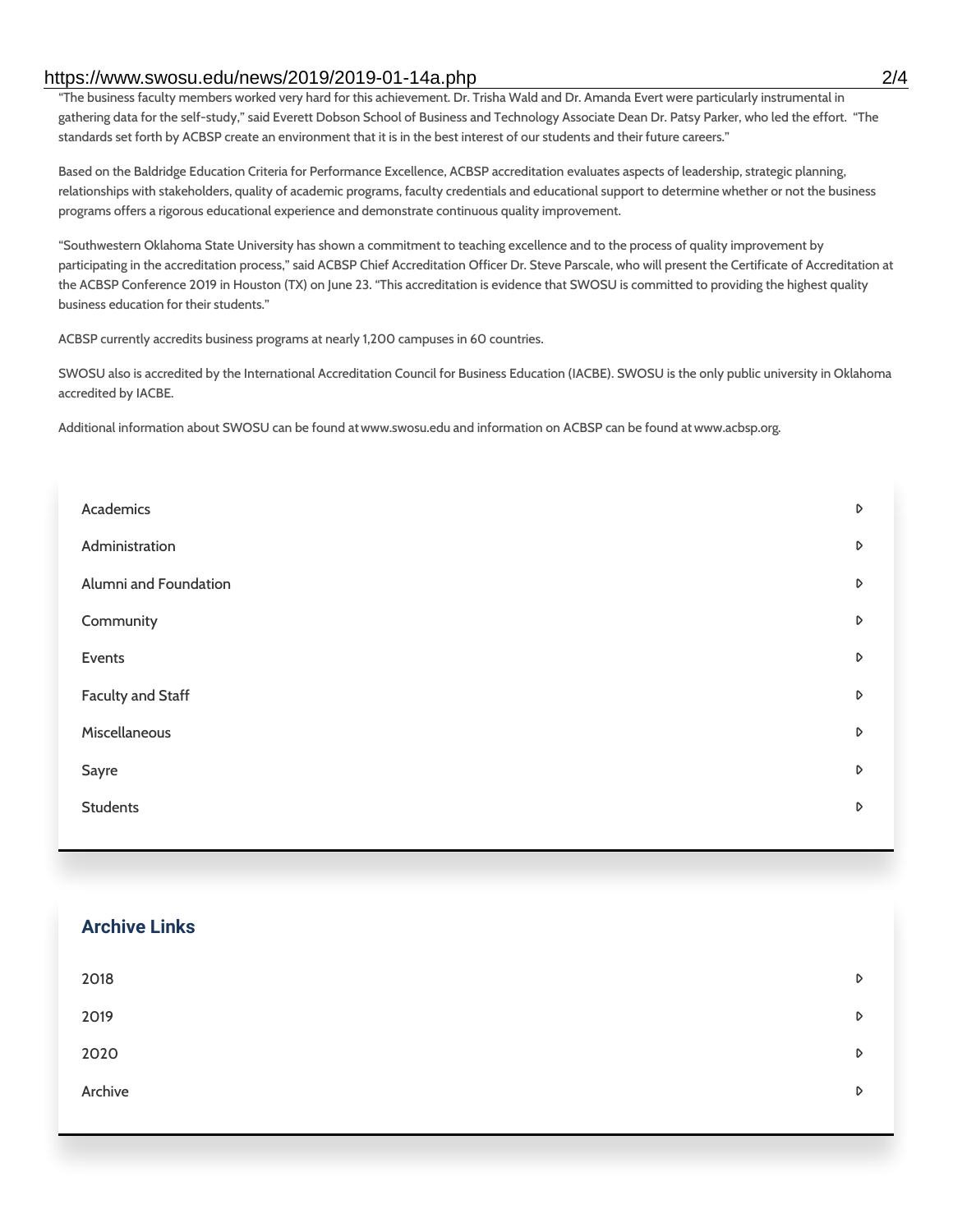

### Weatherford Campus

100 Campus Drive Weatherford, OK 73096

## Sayre Campus

409 E Mississippi Ave Sayre, OK 73662

Connect to Us



Contact [Information](https://www.swosu.edu/about/contact.php)

[University/Facility](https://www.swosu.edu/about/operating-hours.php) Hours

[Campus](https://map.concept3d.com/?id=768#!ct/10964,10214,10213,10212,10205,10204,10203,10202,10136,10129,10128,0,31226,10130,10201,10641,0) Map

Give to [SWOSU](https://standingfirmly.com/donate)

Shop [SWOSU](https://shopswosu.merchorders.com/)



**[Directory](https://www.swosu.edu/directory/index.php)** 

[Calendar](https://eventpublisher.dudesolutions.com/swosu/)

[Apply](https://www.swosu.edu/admissions/apply-to-swosu.php)

[GoSWOSU](https://qlsso.quicklaunchsso.com/home/1267)

[Jobs@SWOSU](https://swosu.csod.com/ux/ats/careersite/1/home?c=swosu)